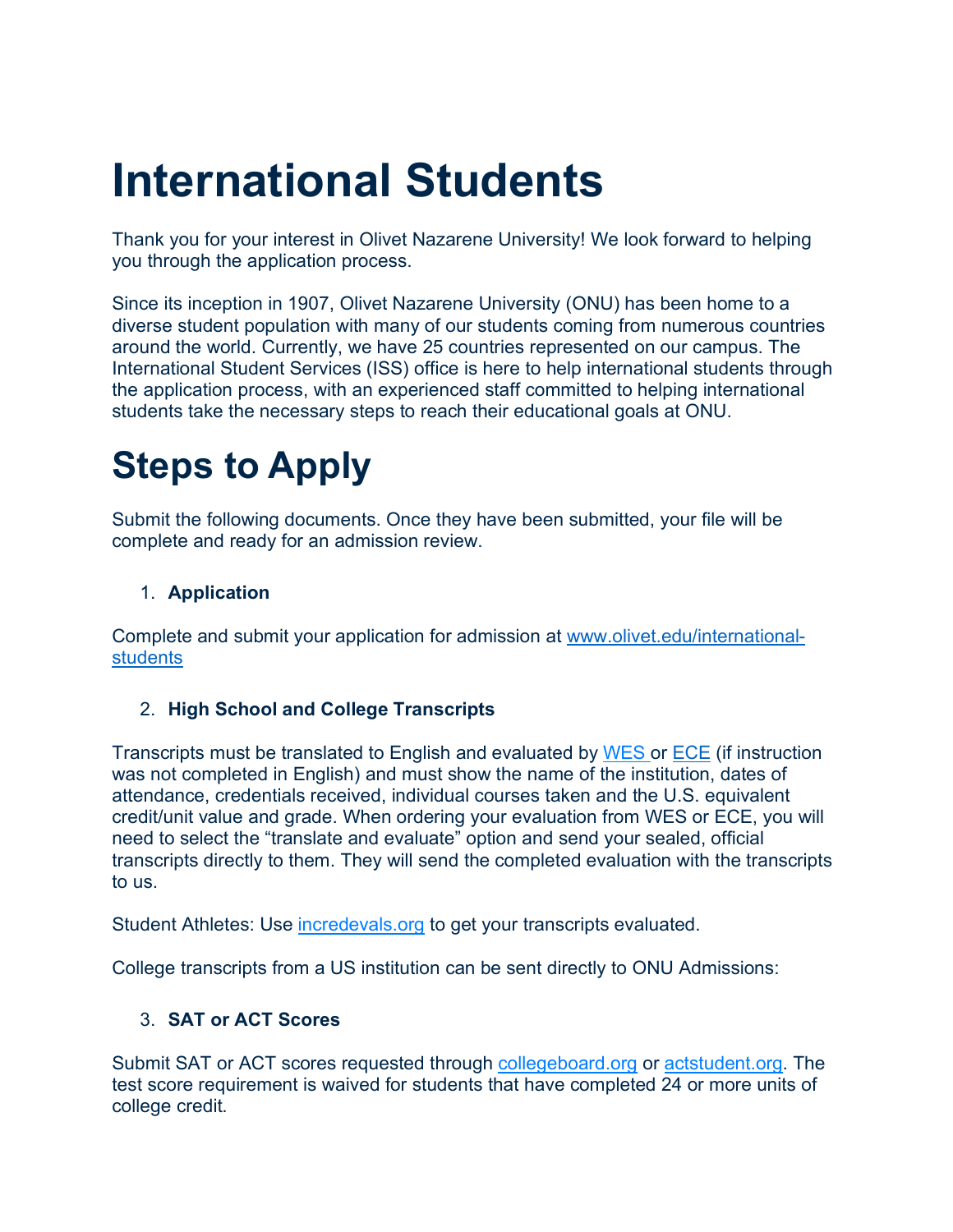#### 4. **English Requirements**

Applicants from countries whose primary language is not English must demonstrate English proficiency in one of the following ways to ensure a successful experience at ONU.

- TOEFL Score: A recent official test score report with a minimum of 70 on the iBT
- IELTS Score: A recent official test score report with an overall score minimum of 6.5

#### **Bank Statement**

Official bank statement in English showing a student has the financial means to pay for one year of attendance (APR \$49,000) at ONU. Final amount will be determined after scholarship is applied.

#### 6. **Affidavit Form**

- 7. **Valid Passport -**send copy to ISS office
- 8. **Statement of Personal Faith**
- 9. **Two recommendation letters** (from coaches, teachers, or clergy)

*You may email all documents to International Student Services office Dswanso2@olivet.edu, however bring official documents to visa appointment and to ISS office upon arrival.*

#### **Undergraduate International Admissions**

Apply to ONU

Visit our Campus

Admission Counselor

Request Information

Degree Programs

Tuition Payments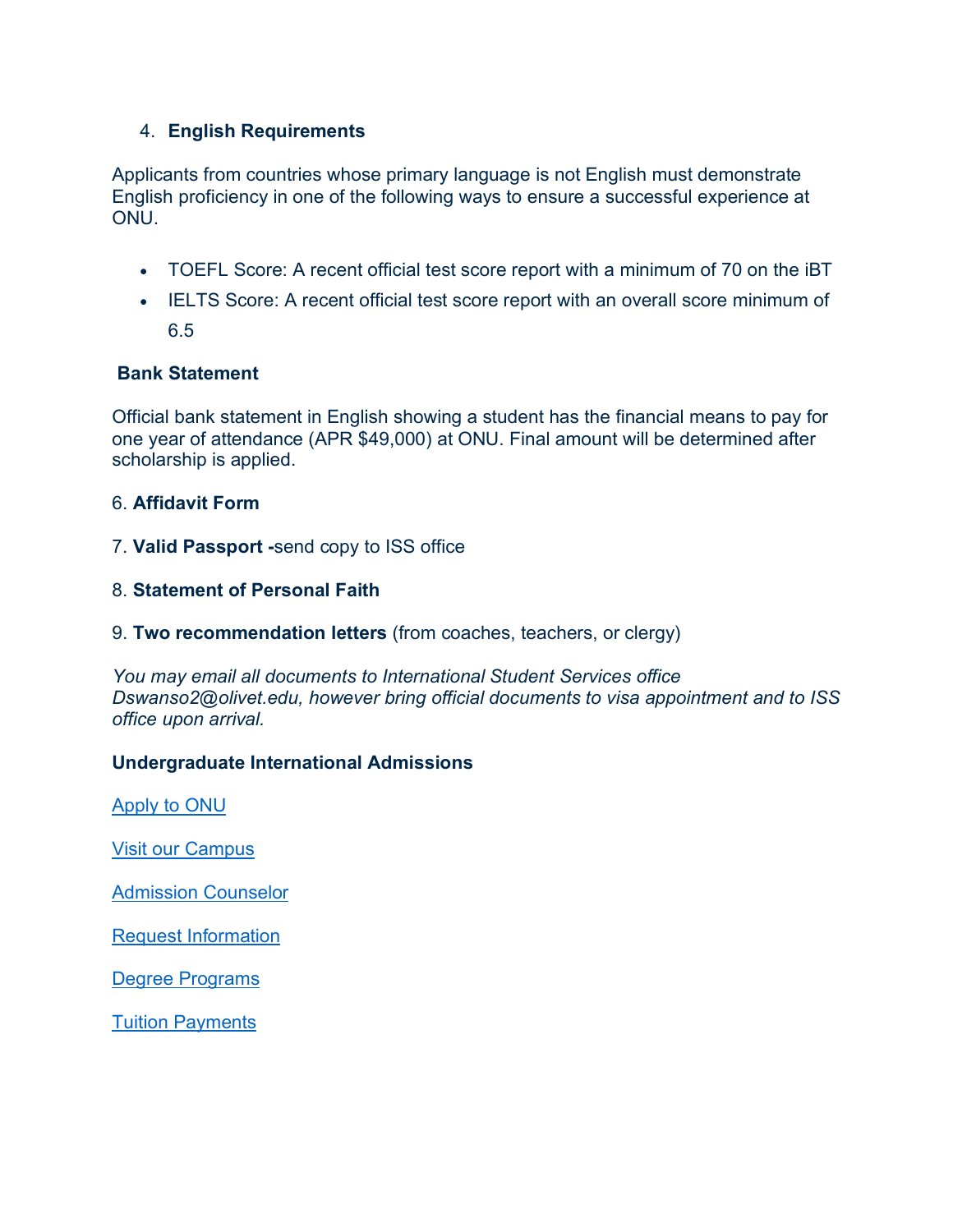#### IMPORTANT DEADLINES — FALL

- Complete application deadline: June 1
- Payment Deadline: July 1 (first month's payment)

#### IMPORTANT DEADLINES — SPRING

- Completed Application Deadline: December 1
- Payment Deadline: January 1 (first month's payment)

If needing extra time to apply, please contact ISS office.

FREQUENTLY ASKED QUESTIONS FOR INTERNATIONAL STUDENTS

NAFSA VISA TIPS

# **The F-1 Student Visa**

The F-1 student visa is a nonimmigrant visa. In order for this visa to be issued, the applicant must provide proof that:

- He or she has a permanent residence outside of the U.S. which they have no intention of abandoning.
- He or she is desirous to obtain temporary nonimmigrant status into the United States for the sole purpose of engaging in a full-time course of study at Olivet Nazarene University, who issued them the I-20 Form.
- Applicants for an F-1 student visa will need to apply at the closest U.S. Embassy or Consulate of their permanent residence. The U.S. Consular will require an interview with the applicant, and it is required for the applicant to present a valid passport and the I-20 Form as well as the proof of financial support. Each applicant for an F-1 student visa must also submit the following information:
	- Forms DS-156, DS-157, and DS-158.
	- A valid passport for travel to the U.S.
	- One or more photographs, based on the requirements specified.
	- I-20 Form from Olivet Nazarene University.
	- Proof of financial support from a financial institution.
	- Pay the one-time \$350.00 SEVIS fee online before the consular interview.